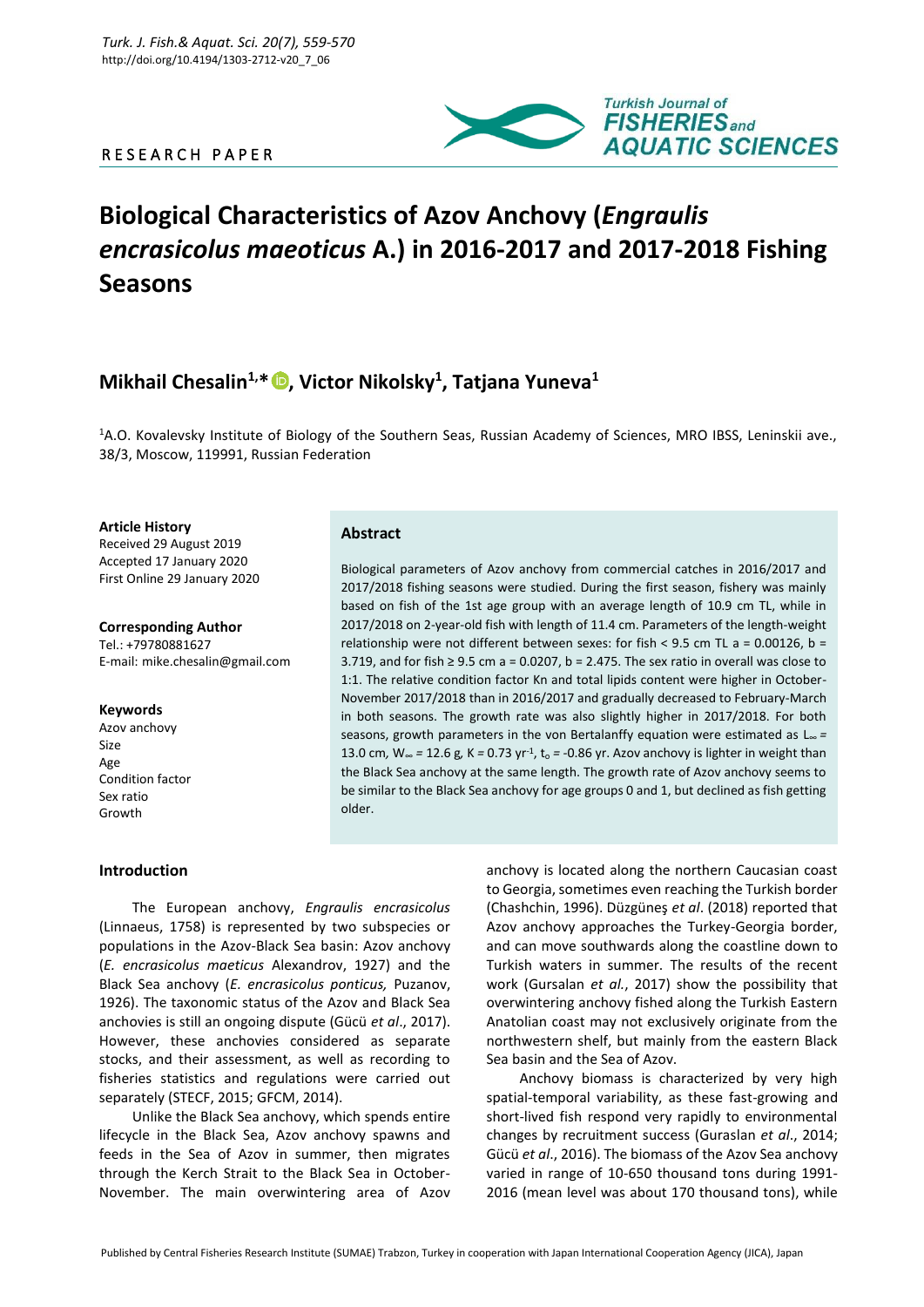Russian-Ukrainian landings were from 140 tons to 54.5 thousand tons (mean about 20 thousand tons) (Chashchin *et al*., 2015; Shlyakhov *et al*., 2018) (Figure 1). Thus, the average catch-to-stock ratio in 1991-2012 was approximately 11%, but it sharply increased and reached 42-44% in 2015-2016. These data do not include catches of Azov anchovy of Turkish and Georgian fleets. The Russian-Ukrainian Commission on Fisheries in the Sea of Azov recommended an annual exploitation rate for Azov anchovy at the level 20-30% of its initial stock (Shlyakhov, 2015). The Commission annually approved total allowable catch (TAC) for Russia and Ukraine in 15-30 thousand tons until 2010, but in 2010- 2018 the TAC was increased to 60-80 thousand tons. The total catch of Azov anchovy in 2016 by Russia, Ukraine and Abkhazia was more than 75 thousand tons and for the first time in 25 years exceeded the TAC of 65 thousand tons. Therefore, one of the aims of the present study was to assess the condition of Azov anchovy population, including size and age structures, sexual composition, fatness, growth and other parameters after the intensive fishing pressure.

Moreover, there are numerous publications on biological and population parameters of the Black Sea anchovy, while the data on the Azov anchovy are very scarce and were published in the past century (Popova, 1954; Dement'eva, 1958; Kornilova, 1960; Volovik & Kozlitina, 1983). Some data on the size-age composition of anchovies overwintering along the Crimean coast were reported by Zuyev with co-authors (Zuyev, 2014; Zuyev *et al*., 2014; and references therein), however, these data mainly related to mixed schools of the Azov and Black Sea anchovies.

#### **Materials and Methods**

Anchovy samples of approximately 1.5 kg (150-200 individuals) were randomly taken from commercial landings of fishing boats once a week (if possible) for two fishing seasons, lasting from October 2016 to March 2017 and from October 2017 to February 2018. The first catches were from the Sea of Azov and the Kerch Strait during the anchovy migration to the Black Sea, and then from a traditional wintering ground of Azov anchovy off the North Caucasus coast between Anapa and Sochi. The belonging of the anchovies to the Azov subspecies was checked and confirmed using the otolith length to width aspect ratio and the angle between rostrum and antirostrum as proposed by Vodyasova and Soldatov (2017). Overall, 3626 anchovies in 2016/2017 fishing season and 1705 fish in 2017/2018 were sampled from different catches (Table 1). Fish were measured and grouped in 0.5 cm intervals of fork length (FL), counted and weighed to assess the size-weight composition and lengthfrequency distribution of the catches.

For detailed biological analysis, at least ten specimens were randomly taken from each 0.5 cm size class. A total of 1745 anchovies were measured in the total (TL), fork (FL) and standard (SL) length to the nearest 0.1 cm and weighed for the total wet body weight (W) to the nearest 0.01 g, and also their sex and age were determined.

To calculate the conversion factors between TL, FL, and SL, the linear equations  $L_2 = c L_1$  were used. The length-weight relationship (LWR) was estimated following the equation  $W = a L^b$  transformed into log W  $=$  log a + b log TL. Two different relationships were

**Figure 1.** Stock biomass (1), Russian-Ukrainian landings (2) (from Chashchin *et al*., 2015; Shlyakhov *et al*., 2018) and catch-to-stock ratio (3) of Azov anchovy in 1991-2017.

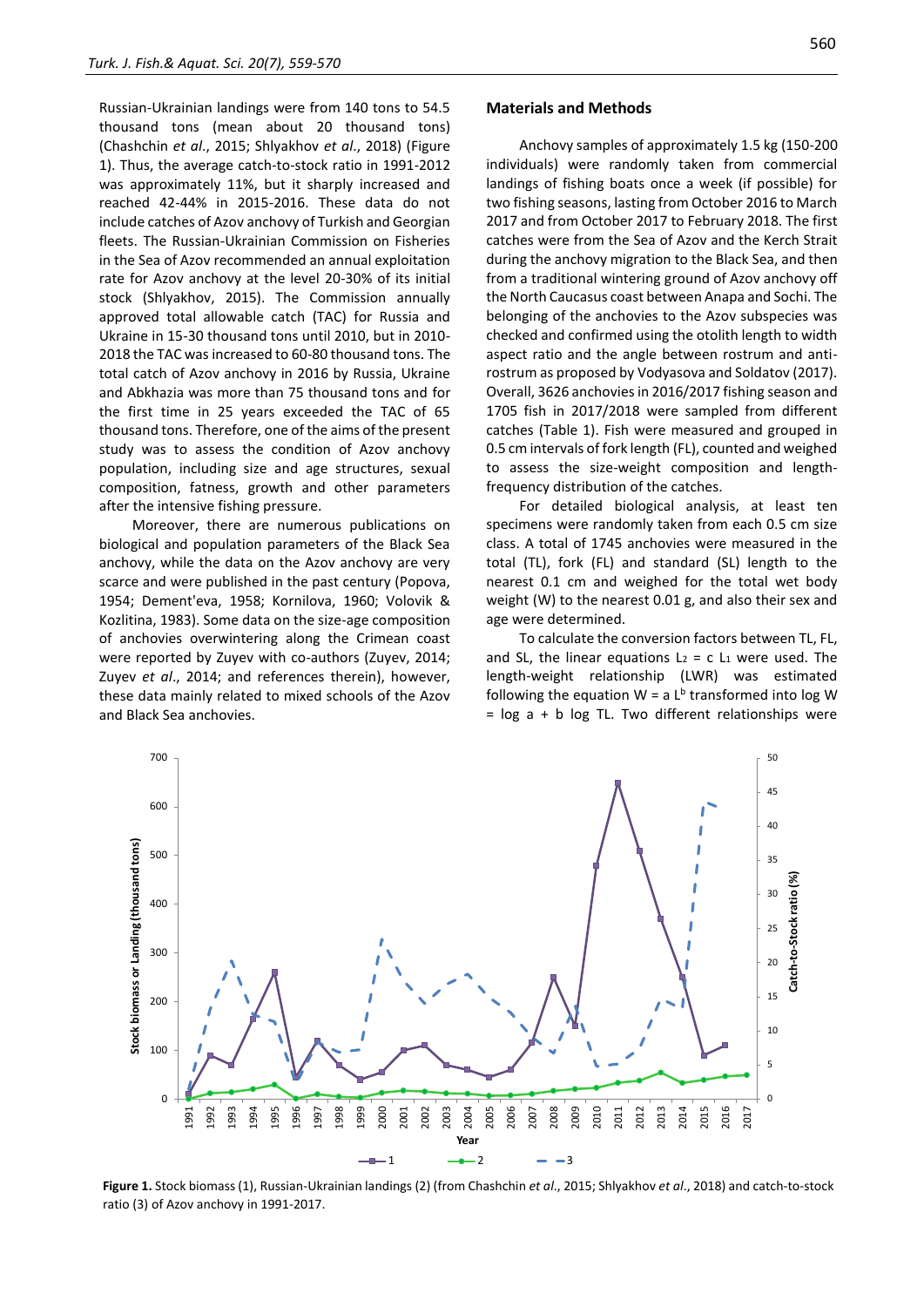proposed for small (TL  $<$  9.5 cm) and larger fish separately. The "segmented" package for R-software allowed us to calculate the relationships and define a breakpoint between them (Muggeo, 2008).

The fish condition was assessed based on the relative condition factor Kn and content of total lipids in fish body. The Kn was estimated using the equation  $Kn =$ W/Ŵ (Le Cren, 1951) where the expected fish weight Ŵ was calculated by one of the formulas depending on fish size to make the Kn consistent across lengths. Then a logarithmic transformation was applied to Kn to eliminate the abnormality of the Kn distribution. To determine the lipid content (% of wet weight), whole fish of each size group were minced in a blender, and the lipids were extracted with a chloroform-methanol mixture (2 : 1, vol/vol) as previously described (Yuneva *et al*., 2019).

For age determination, whole otoliths were placed in glycerin and inspected under a stereomicroscope, counting annual rings. Age was recorded as group 0, 1, 2 and 3+ years old. The birth date of anchovies was assumed to be  $1<sup>st</sup>$  July. Age-length keys (ALK) were calculated for the two seasons separately based on length-at-age data and number of fish in 0.5 cm fork length classes using R-software with the "alk" function from "fishmethods" package (Nelson, 2017; available at https://cran.r-project.org). The age compositions of anchovy for both seasons were calculated using the lenght-frequency distributions and corresponding ALKs. Length-at-age data also were used to estimate growth parameters in von Bertalanffy growth function  $L_t = L_{\infty} [1$ – e<sup>–к (t–to)</sup>] and W<sub>t</sub> = W∞ [1 – e<sup>–к (t–to)</sup>]<sup>b</sup>, where L<sub>t</sub> and W<sub>t</sub> are the length and weight of fish at age t; L∞ and W∞ are the asymptotic length and weight, *K* is the instantaneous growth coefficient, and t<sup>o</sup> is the hypothetical age at which fish length is equal to 0, and b is the exponent of the length-weight relationship. The parameters L∞, К and t<sup>o</sup> were calculated using R-software with the "growth" function in the "fishmethods" package (Nelson, 2017).

Standard statistical methods (summary statistics, normality tests, two-sample tests, etc.) were applied using the PAST ver. 3.25 software (Hammer, 2019;

available at https://folk.uio.no/ohammer/past/). The Shapiro-Wilk test was performed to check the normality of the data. The Student t-test for equal means was used when the data followed a normal distribution. The Kolmogorov-Smirnov test was used to compare anchovy size distributions and the  $\chi^2$  test was used to check the sex composition (Zar, 1999).

## **Results**

#### **Length-Length Relationships**

Scientists use various measurements of fish body length as a basis for their research. Turkish scientists traditionally use the total length in anchovy studies while most Russian authors use the fork length or standard length. We calculated linear relationships between TL, FL, and SL for Azov anchovy to find conversion coefficients:

| TL = 1.096 FL | $FL = 0.913 TL$ $SL = 0.858 TL$ |  |
|---------------|---------------------------------|--|
| TL = 1.166 SL | $FL = 1.064 SL$ $SL = 0.940 FL$ |  |

The coefficients of determination  $(R^2)$  were higher than 0.99 in all cases. Thus, for the Azov anchovy, FL is 91.3% of TL, and SL is 85.8% of TL or 94% of FL.

#### **Length-Weight Relationships**

The average values of fish weight in different size classes was higher in the second fishing season 2017/2018 compared to the first one, with some exceptions (Table 2). These differences were statistically significant (P < 0.001) for size classes where the number of measured fish exceeded 100 individuals.

The length-weight relationship for all fish within the size range from 5.1 to 14.4 cm TL, for two seasons combined can be calculated as W = 0.0033 TL $^{3.206}$  (Figure 2a). However, an examination of residuals showed strong nonlinearity (Figure 2b), that related to differences in body shape between juveniles and adult fish. Therefore, with the "segmented" package, we calculated two

| Fishing season | Month    | N of samples | N measured | N bioanalysis |
|----------------|----------|--------------|------------|---------------|
|                | October  | 6            | 643        | 182           |
|                | November | 6            | 772        | 142           |
|                | December |              | 874        | 165           |
| 2016/2017      | January  | 3            | 522        | 123           |
|                | February |              | 287        | 140           |
|                | March    | 3            | 528        | 168           |
|                | October  | 3            | 291        | 127           |
| 2017/2018      | November | 5            | 517        | 329           |
|                | January  | 4            | 669        | 287           |
|                | February |              | 228        | 82            |
| Total          |          | 40           | 5331       | 1745          |

**Table 1.** Data on anchovy samples, number of measured and analyzed specimens.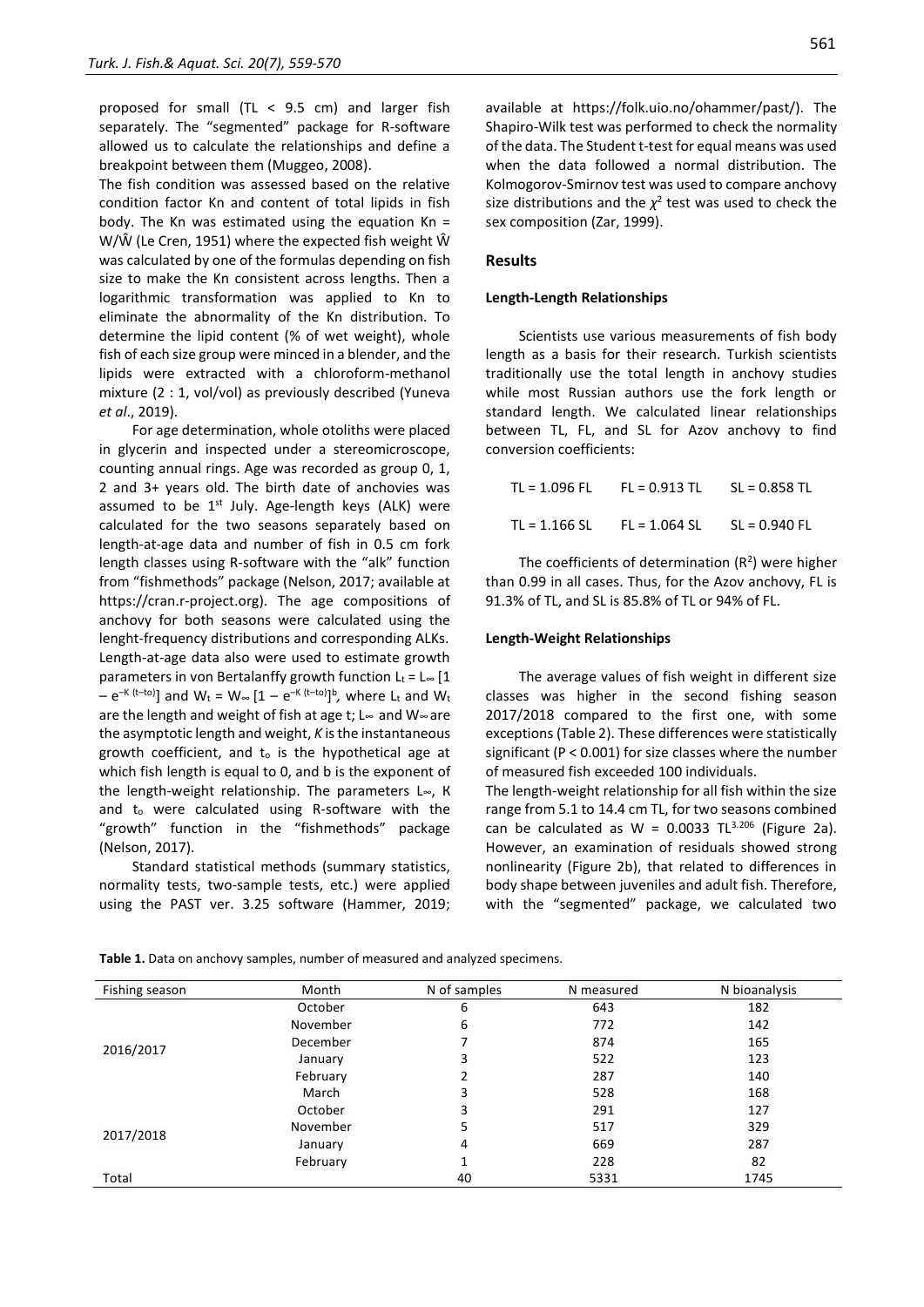|               |     | Fishing season   |     |                  |         |  |
|---------------|-----|------------------|-----|------------------|---------|--|
| Size class    |     | 2016/2017        |     | 2017/2018        |         |  |
| (TL, cm)      | N   | Mean weight (g)  | N   | Mean weight (g)  | (P)     |  |
| $5.1 - 5.5$   | 5   | $0.61 \pm 0.08$  | 0   |                  |         |  |
| $5.6 - 6.0$   | 4   | $0.81 \pm 0.06$  | 0   |                  |         |  |
| $6.1 - 6.5$   | 3   | $1.15 \pm 0.15$  | 0   |                  |         |  |
| $6.6 - 7.0$   | 13  | $1.57 \pm 0.28$  | 5   | $1.72 \pm 0.19$  | 0.31    |  |
| $7.1 - 7.5$   | 16  | $2.25 \pm 0.34$  | 2   | $2.26 \pm 0.26$  | 0.78    |  |
| $7.6 - 8.0$   | 25  | $2.69 \pm 0.39$  | 5   | $2.52 \pm 0.27$  | 0.98    |  |
| $8.1 - 8.5$   | 12  | $3.48 \pm 0.66$  | 16  | $3.41 \pm 0.40$  | 0.98    |  |
| $8.6 - 9.0$   | 16  | $3.90 \pm 0.53$  | 21  | $4.36 \pm 0.55$  | 0.72    |  |
| $9.1 - 9.5$   | 19  | $5.30 \pm 0.87$  | 25  | $5.20 \pm 0.56$  | 0.54    |  |
| $9.6 - 10.0$  | 54  | $5.98 \pm 0.78$  | 48  | $6.05 \pm 0.72$  | 0.60    |  |
| $10.1 - 10.5$ | 102 | $6.62 \pm 0.70$  | 105 | $6.98 \pm 0.69$  | < 0.001 |  |
| $10.6 - 11.0$ | 148 | $7.27 \pm 0.95$  | 122 | $7.89 \pm 0.85$  | < 0.001 |  |
| $11.1 - 11.5$ | 203 | $8.04 \pm 1.12$  | 144 | $8.89 \pm 1.03$  | < 0.001 |  |
| $11.6 - 12.0$ | 143 | $8.99 \pm 1.34$  | 127 | $10.03 \pm 1.21$ | < 0.001 |  |
| $12.1 - 12.5$ | 71  | $9.83 \pm 1.15$  | 110 | $10.80 \pm 1.23$ | < 0.001 |  |
| $12.6 - 13.0$ | 22  | $11.02 \pm 1.07$ | 99  | $11.54 \pm 1.32$ | 0.17    |  |
| $13.1 - 13.5$ | 5   | $12.25 \pm 0.70$ | 40  | $12.73 \pm 1.28$ | 0.43    |  |
| $13.6 - 14.0$ | 0   |                  | 11  | $13.98 \pm 2.50$ |         |  |
| $14.1 - 14.5$ | 1   | 16.85            | 2   | $16.02 \pm 2.80$ |         |  |

| Table 2. Mean weight (± SD) of Azov anchovy in different size classes in 2016/2017 and 2017/2018 fishing seasons. |  |  |
|-------------------------------------------------------------------------------------------------------------------|--|--|
|-------------------------------------------------------------------------------------------------------------------|--|--|



**Figure 2.** Double-logarithmic plot of anchovy weight vs total length based on all data (a) and absolute residuals (b), plot segmented on two lines for small and large fish (c) and absolute residuals (d). A break-point between two lines corresponds to TL = 9.5 cm. The symbols on plots below mean juveniles (J) and adult (A) fish.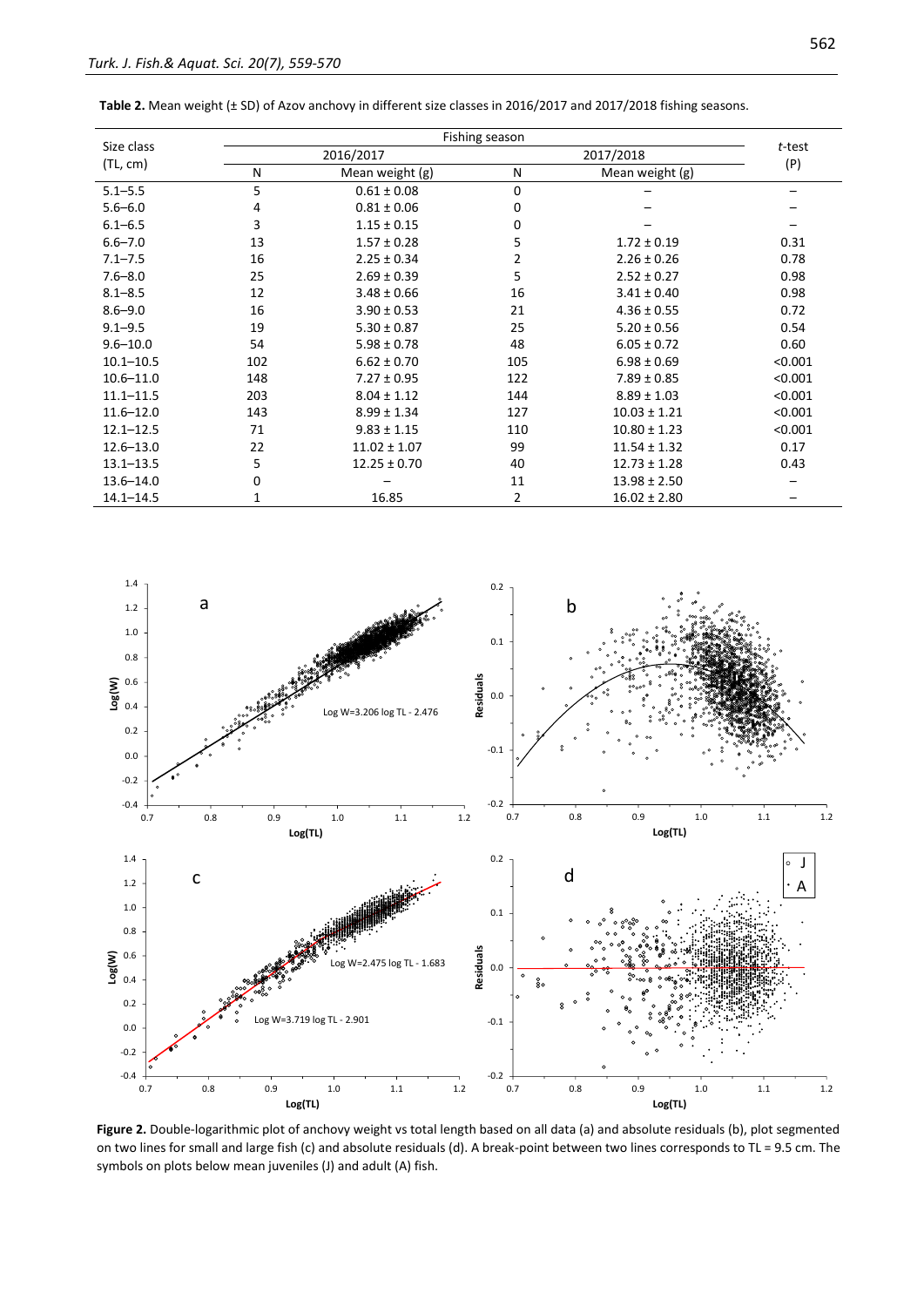different regression lines that described the logtransformed data more accurately (Figure 2c). The calculated breakpoint between the lines corresponds to 9.5 cm TL. Thus, the LWR for fish < 9.5 cm TL was found as:

$$
W = 0.00126 \text{ TL}^{3.719}, \tag{1}
$$

and for larger fish

$$
W = 0.0207 \text{ TL}^{2.475}.
$$
 (2)

There was no statistically significant trend of residuals for such a segmented line (Figure 2d).

Thus, calculating Kn for small fish according to equation (1) and for large fish by equation (2), we obtained values that were independent of fish length.

No statistically significant differences were found between LWRs for either male or female. Thus, the generalized formula W = 0.022  $TL^{2.45}$  can be used for mature fish longer than 8.5 cm TL.

#### **Size Composition**

The comparison of length-frequency distributions of Azov anchovy was conducted based on the fork length. The size distributions were significantly different for the two seasons (KS-test, *P* < 0.001) (Figure 3). The modal size class in 2016/2017 was 9.5-10.0 cm FL, while in 2017/2018 it increased to 10.5-11.0 cm FL. The relative abundance of fish larger 11.0 cm FL doubled in the second season (21% vs. 10%). Mean length of the anchovy was 9.88±0.41 cm FL (or 10.82±0.45 cm TL) and weight was 7.60±1.10 g in 2016/2017 while in the next season they increased to 10.37±0.35 cm FL (11.36±0.38 563

cm TL) and 8.91±0.92 g. The differences between the means were significant according to *t*-test (*P* < 0.001). Mean anchovy lengths ranged monthly between 9.0 and 10.6 cm FL during 2016/2017 and 9.7-10.9 cm FL during 2017/2018 and did not differ significantly within the studied seasons (ANOVA,  $P = 0.13$  and  $P = 0.63$ respectively).

Females were usually slightly larger than males (KStest, *P* < 0.05). The mean length of females in 2016/2017 was 11.19±0.99 cm TL and males 11.08±0.82 cm TL, whereas in 2017/2018 it was 11.44±1.26 cm TL and 11.22±1.14 cm TL respectively. Both females and males were significantly larger in 2017/2018 than in the previous season (KS-test, P < 0.001).

The largest specimens of the Azov anchovy were found in 2017, they were 3-years old fish: female of 14.4 cm TL and 16.85 g and a male of 14.5 cm TL and 18.82 g.

#### **Age, Age Composition and Age-Length Keys**

According to the data of age determination using otoliths, the anchovy population consisted of four age groups (0, 1, 2, 3+).

The average length and weight of different age groups during various months are presented in Table 3. The results showed a small growth of the anchovy generations during the winter periods. Fingerlings born in 2016 increased their length from 7.6 to 8.15 cm, while the generation of 2017 grew from 8.0 to 8.9 cm. Older age groups grew less intensively, their increments were approximately 2-4 mm for the winters. At the same time, a decrease of mean body weight was observed in most cases in adult fish during wintering.

Overall, the average length and weight of each age group were notably larger in the fishing season



**Figure 3.** The length-frequency distribution of Azov anchovy in 2016/2017 and 2017/2018 fishing seasons.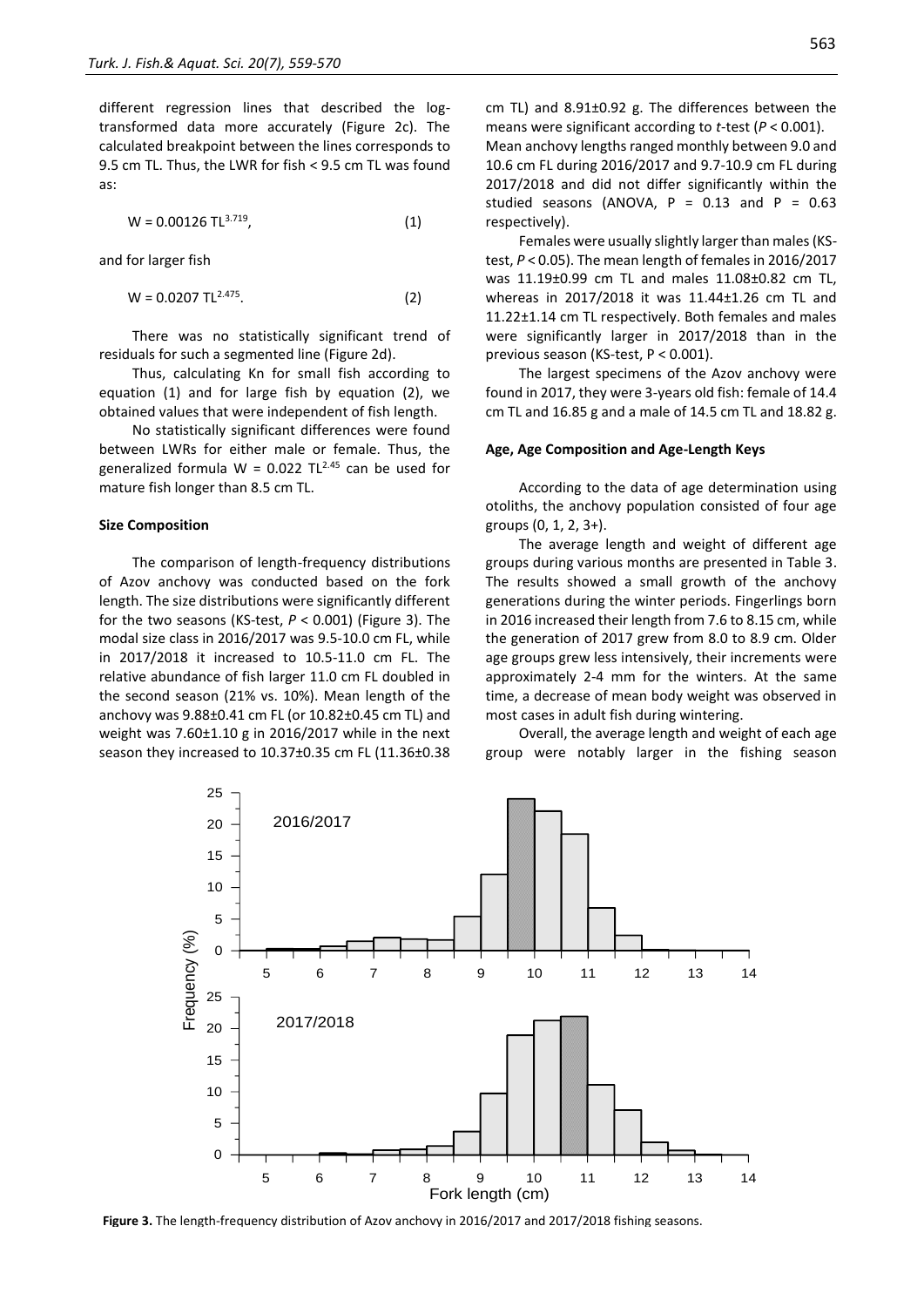2017/2018 in comparison with previous season, except the average length of fish in the age group 1.

The age composition of Azov anchovy for each fishing season which was calculated using ALKs, is shown in Figure 4. In 2016/2017, age group 1 was dominated in catches (59.2%), while age group 2 was less numerous (30.7%). Fingerlings (age group 0) and the oldest age group 3+ accounted for only a small portion of the catches (8.0% and 1.9%, respectively). In the next season, age group 2 was the most numerous (45.1%), the share of age group 3 increased to 14.0%, while the portion of 1-year's old fish decreased to 36.6%.

#### **Sex Composition**

Out of 1529 specimens of Azov anchovy sexed for the two seasons, we recorded 733 males, 756 females, and 40 immature fingerlings. So, for both seasons combined, the sex ratio was very close to 1:1. However,

**Table 3.** Mean values of TL (cm) and weight (g) (underline) with standard errors of Azov anchovy by age groups in various months of 2016/2017 and 2017/2018 fishing seasons.

| Month    |                                    |                               |                               |                          |
|----------|------------------------------------|-------------------------------|-------------------------------|--------------------------|
|          | 0                                  | 1                             | 2                             | $3+$                     |
|          |                                    |                               |                               |                          |
| October  | 7.60±0.23<br>2.77±0.24             | 10.55±0.14<br>7.39±0.25       | 11.26±0.11<br>$8.53 \pm 0.18$ |                          |
| November | 7.29±0.13<br>2.36±0.14             | 10.62±0.08<br>$7.02 \pm 0.12$ | 11.60±0.07<br>$8.93 \pm 0.23$ |                          |
| December |                                    | 10.56±0.07<br>7.00±0.12       | 11.61±0.08<br>$9.07 \pm 0.16$ |                          |
| January  |                                    | 11.04±0.06<br>$7.54 \pm 0.12$ | 11.73±0.06<br>$9.09 \pm 0.15$ | 12.30±0.18<br>10.19±0.69 |
| February |                                    | 11.08±0.07<br>$7.42 \pm 0.17$ | 11.55±0.07<br>$8.66 \pm 0.15$ | 12.42±0.30<br>10.91±0.61 |
| March    | 8.15±0.21<br>2.75±0.25             | 10.59±0.06<br>$6.65 \pm 0.12$ | 11.86±0.06<br>$9.04 \pm 0.14$ | 12.71±0.15<br>10.86±0.51 |
|          |                                    | Fishing season 2017/2018      |                               |                          |
| October  | $8.00 \pm 0.14$<br>$3.03 \pm 0.30$ | 10.45±0.08<br>7.73±0.19       | 11.65±0.07<br>10.53±0.18      | 12.50±0.12<br>11.96±0.31 |
| November | $8.69 \pm 0.15$<br>$4.15 \pm 0.23$ | 10.38±0.06<br>7.28±0.12       | 11.60±0.06<br>$9.44 \pm 0.13$ | 12.52±0.09<br>11.51±0.22 |
| January  | 8.36±0.17<br>3.67±0.23             | 10.59±0.07<br>7.28±0.13       | 11.95±0.07<br>$9.67 \pm 0.14$ | 12.58±0.09<br>10.85±0.21 |
| February | 8.91±0.21<br>3.77±0.27             | 10.62±0.09<br>$6.92 \pm 0.18$ | 11.93±0.10<br>$9.13 \pm 0.22$ | 12.76±0.10<br>10.95±0.24 |



**Figure 4.** Age-frequency distribution of Azov anchovy in the two seasons.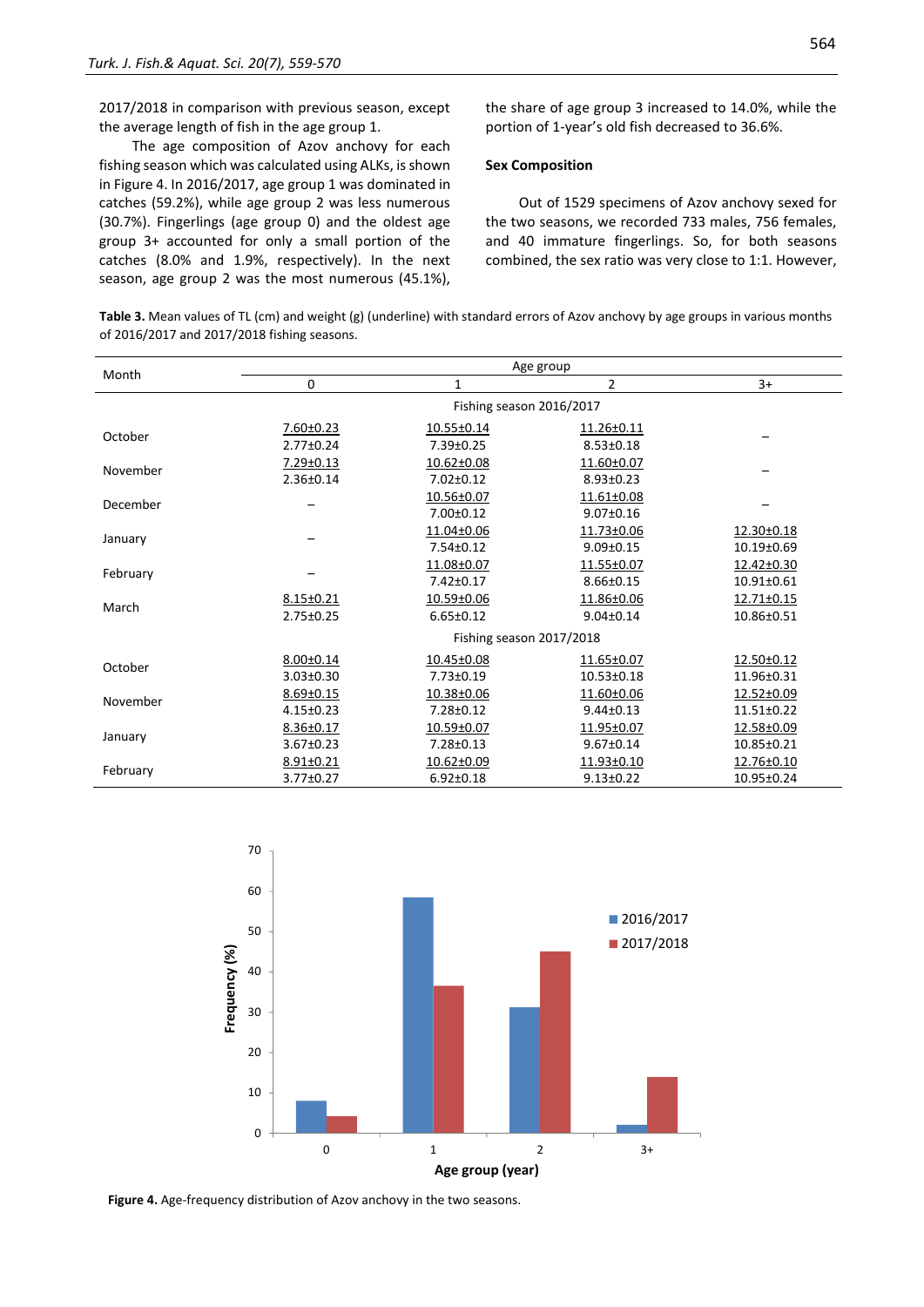significant differences were observed between the two seasons ( $\chi^2$ -test, P < 0.01). Males prevailed each month from October 2016 to March 2017 (52-58%), while in 2017/2018 the sex ratio shifted towards females, which dominated at 50-56% for the studied months.

#### **Fish Condition**

Mean values of Kn at the beginning of the fishing seasons (October-November), were 1.02 in 2016/2017 and 1.08 in 2017/2018 (Table 4). The Student's t-test showed that these means were statistically different (P  $< 0.0001$ ).

The lipid content in the anchovy body in October-November 2016 was 15.1%, and in the same months of 2017, it was much higher, reaching 16.6%.

Mean values of Kn, as well as lipids, were decreasing in February-March to 0.94-0.95 and 13.7- 13.8% respectively. The comparison of average values of Kn and lipids in the middle and end of 2016/2017 and 2017/2018 wintering seasons did not show the significant difference due to the large variability.

It is worth to note that the lipid content related to fish size. Overall, the small fish 5.0- 7.0 cm TL in October-November had the lowest values of lipids (on average <

9.0%), fish of 8.0-12.0 cm TL had maximal values (14.5%), and fish larger than 12 cm contained 12.0%.

#### **Growth**

As was shown in Table 3, the average length and weight of the same age groups were greater in the second fishing season in most cases than in the first ones. Based on length-at-age data and using "growth" function in the "fishmethods" package of R, the von Bertalanffy growth equations for different fishing seasons were estimated as follow:

| 2016/2017 | TL = 12.2 $[1 - e^{-1.22(t + 0.38)}]$ ,  |
|-----------|------------------------------------------|
| 2017/2018 | TL = 14.0 $[1 - e^{-0.44 (t + 1.67)}]$ , |
| Combined  | TL = 13.0 $[1 - e^{-0.73 (t + 0.86)}]$   |

Despite the VBG parameters notably differed between seasons, the fitted growth curves were similar for fish older than 1 year (Figure 5). Therefore, the differences in values of VBG parameters were mainly related to differences in sizes of the age group 0 in various years.

| Table 4. Mean relative condition factor (Kn) and lipid content of Azov anchovy in selected months during the two fishing seasons. |  |  |  |
|-----------------------------------------------------------------------------------------------------------------------------------|--|--|--|
|-----------------------------------------------------------------------------------------------------------------------------------|--|--|--|

|             |                   | Condition factor Kn |              | Lipids (% wet weight) |                |            |
|-------------|-------------------|---------------------|--------------|-----------------------|----------------|------------|
| Season      | 2016/2017         | 2017/2018           | t-test       | 2016/2017             | 2017/2018      | t-test     |
| $Oct - Nov$ | $1.020 \pm 0.016$ | $1.080 \pm 0.010$   | P < 0.0001   | $15.1 \pm 3.0$        | $16.6 \pm 2.9$ | $P = 0.08$ |
| $Dec - Jan$ | $0.980 \pm 0.012$ | $1.007 \pm 0.011$   | $P = 0.0014$ | $15.4 + 2.1$          | $15.1 + 1.1$   | $P = 0.75$ |
| Feb – Mar   | $0.938 + 0.011$   | $0.949 \pm 0.017$   | $P = 0.33$   | $13.8 + 1.1$          | $13.7 + 1.4$   | $P = 0.75$ |



**Figure 5.** Length-at-age of Azov anchovy in 2016/2017 and 2017/2018 fishing seasons and fitted growth curves.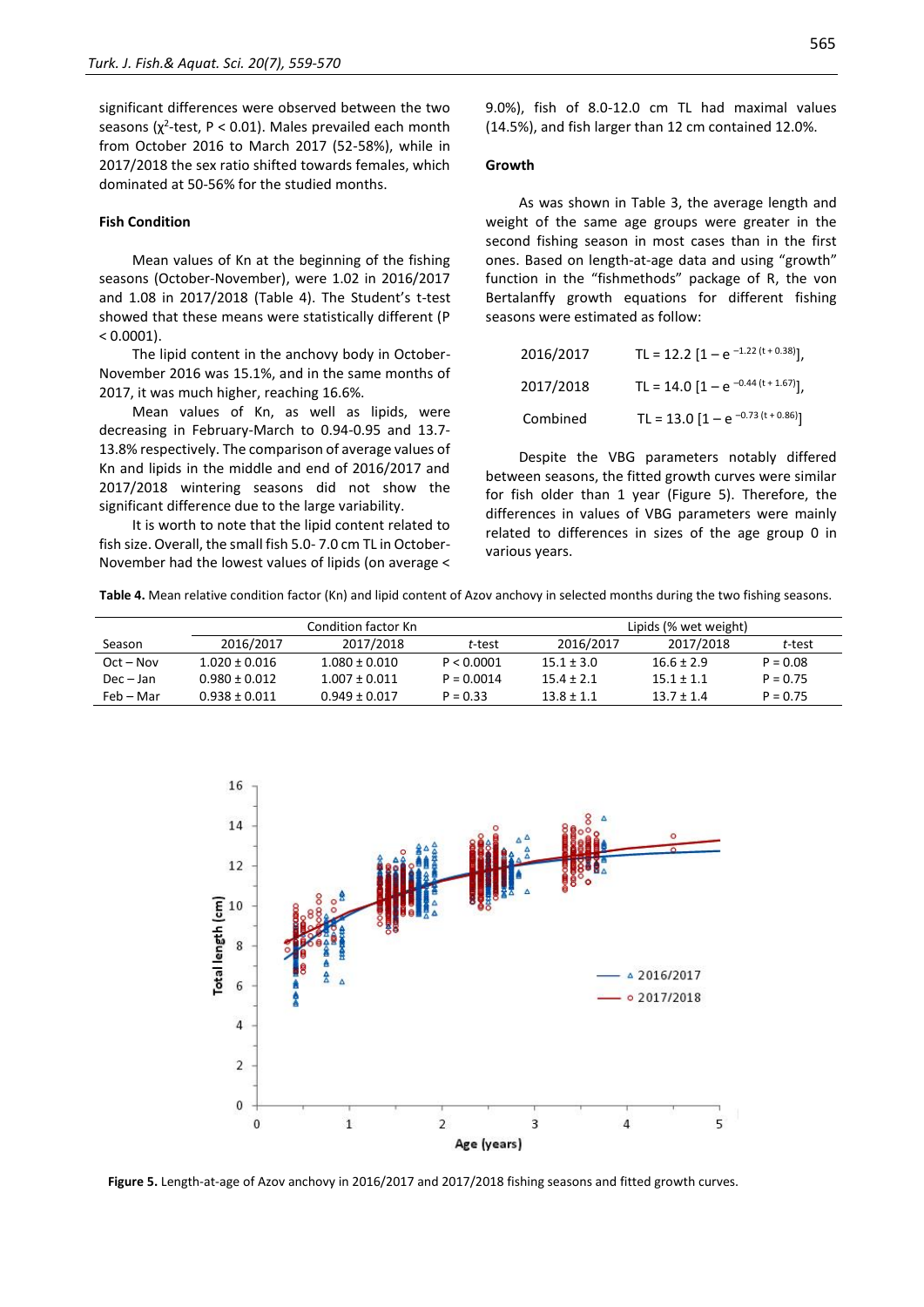In fact, these curves do not describe the growth rate of a single cohort or individual fish, but allow you to compare the length of the age of the Azov anchovy with other subspecies of anchovies.

Actually, these curves do not describe the growth rate of a single cohort or an individual fish but allow us to compare the length-at-age of Azov anchovy with other anchovy subspecies.

#### **Discussion**

The Azov Sea ecosystem has recently undergone changes due to an increase in the water salinity from 9.4 ppm in 2006 to 13.8 ppm in 2017 (Kosenko *et al*., 2017). Initially, the salinization of the Sea of Azov had a positive impact on the population of Azov anchovy. Its spawning and feeding grounds have expanded, the quality and quantity of food have improved due to the increase in the penetration of the Black Sea plankton into the Sea of Azov and the reduction of trophic competition with ctenophore-invader *Mnemiopsis leidyi* and fish *[Clupeonella cultriventris](https://www.fishbase.se/Nomenclature/SynonymSummary.php?ID=23448&GSID=1051&Status=accepted%20name&Synonymy=senior%20synonym&Combination=new%20combination&GenusName=Clupeonella&SpeciesName=cultriventris&SpecCode=1470&SynonymsRef=188&Author=(Nordmann,%201840)&Misspelling=0)* (Yuneva *et al*., 2019). These changes in the Azov ecosystem initially promoted an unprecedented increase in the stock biomass of Azov anchovy in 2010-2012, but have since declined dramatically in 2015-2016 (see Figure 1). Obviously, the water salinity in the Sea of Azov also plays an important role in the distribution of spawning and feeding grounds of the anchovy, the survival of fish larvae and the recruitment yield.

Environmental factors, especially the sea surface temperature, play a major role in the dynamics of anchovy stocks (Gursalan *et al*., 2014). Recent data indicate that climate changes affect the location of spawning and overwintering grounds, as well as the timing and migration pathways of the anchovies, and ultimately the fishing success (Gücü *et al*., 2016; Gursalan *et al*., 2017).

In addition to environmental factors, fishing can have a significant impact on fish populations. The results of this work showed that despite very large landings of the anchovy in 2015 and 2016, the average length and weight of the fish in catches were significantly greater than in 2010-2012 when the stock biomass was maximal and the catch to stock ratio was the lowest. The average size of anchovies in 2010-2012 was 9.1 cm FL (Yuneva et al., 2019), while in 2016/2017 it was 9.9 cm and even increased to 10.4 cm in 2017/2018. Also, the average weight of fish in catches increased from 6.6 g to 7.6 and 8.9 g, respectively. Besides, the maximum size of Azov anchovy recorded in the present study was 14.5 cm TL and 18.82 g that is greater than the maximum reported length of the Azov anchovy in the literature as 14 cm (Svetovidov, 1964).

Azov anchovy is a fish with a short lifespan, and fish in our study were represented by individuals aged 0 to 4 year's old, as expected. Anchovy fisheries were based on 1-year's old fish (59.2%) in 2016/2017 and 2-year's old fish (45.1%) in 2017/2018. So, the recruitment to the stock in 2015 was quite strong and supported fisheries in the next two seasons, comprising 56% of the catch biomass in 2016/2017 and 50% in 2017/2018. However, there was no successful recruitment in 2016 and 2017.

The size composition of anchovy did not show any significant differences between months within the studied seasons. A slight increase in length for all anchovy generations was observed during wintering, especially in age group 0, but the mean body weight was decreased in most cases at the same time. Generally, the average length and weight of each age group were significantly larger in the fishing season 2017/2018 in comparison with the previous season.

There are numerous studies on length-weight relationship for the Black Sea anchovy, while published data for Azov anchovy are practically absent. We found only one paper (Volovik & Kozlitina, 1983), which reported the value of coefficient b for Azov anchovy in the range of 2.56-2.89. So, we compared our results with literature data on the Black Sea anchovy (Table 5). According to our calculations, adult specimens of Azov anchovy were lighter in weight than the Black Sea anchovy at the same length (Figure 6). This may be related by a higher content of lipids in Azov anchovy than in the Black Sea anchovy (Yuneva *et al*., 2013), because its specific body weight is lower, as fat is lighter than other tissues.

The present study indicates that young anchovies up to 9.5 cm TL had a positive allometric growth ( $b =$ 3.719), while adult fish  $> 9.5$  cm had the negative allometric growth ( $b = 2.475$ ). This can be explained by different growth strategies of immature young and mature adult fish. Somatic growth in body length prevails in young individuals to grow faster and avoid predators, and 9.5 cm is approximately the largest length of fingerlings (age group 0). The strategy of adults is focused on the fat accumulation, production of gonads and reproduction. So, in this case, is better to use different LWR equations and calculate the relative condition factor (Kn) instead of Fulton condition factor. Overall, the body condition of Azov anchovy estimated by Kn and content of total lipids was higher in the beginning (October-November) of second fishing season 2017/2018 and gradually decreased to February-March in both seasons due to the low feeding intensity, weight and lipid losses. According to Shul'man (1974), this pattern is common for warm-water fishes and the lipid content in the anchovy body is reached its maximum values in October-November, therefore this parameter is used as an indicator of the feeding success before wintering. From Yuneva *et al*. (2019), the lipid content reached more than 18% in 2010-2012, when the stock biomass of Azov anchovy were at the maximum level. The current decrease of lipid content to about 15-16% indicated the deterioration in the food supply of the anchovy in 2016 and 2017.

As well as LWR parameters, published data on the growth of Azov anchovy are very rare. For the first time, parameters of von Bertalanffy equation were calculated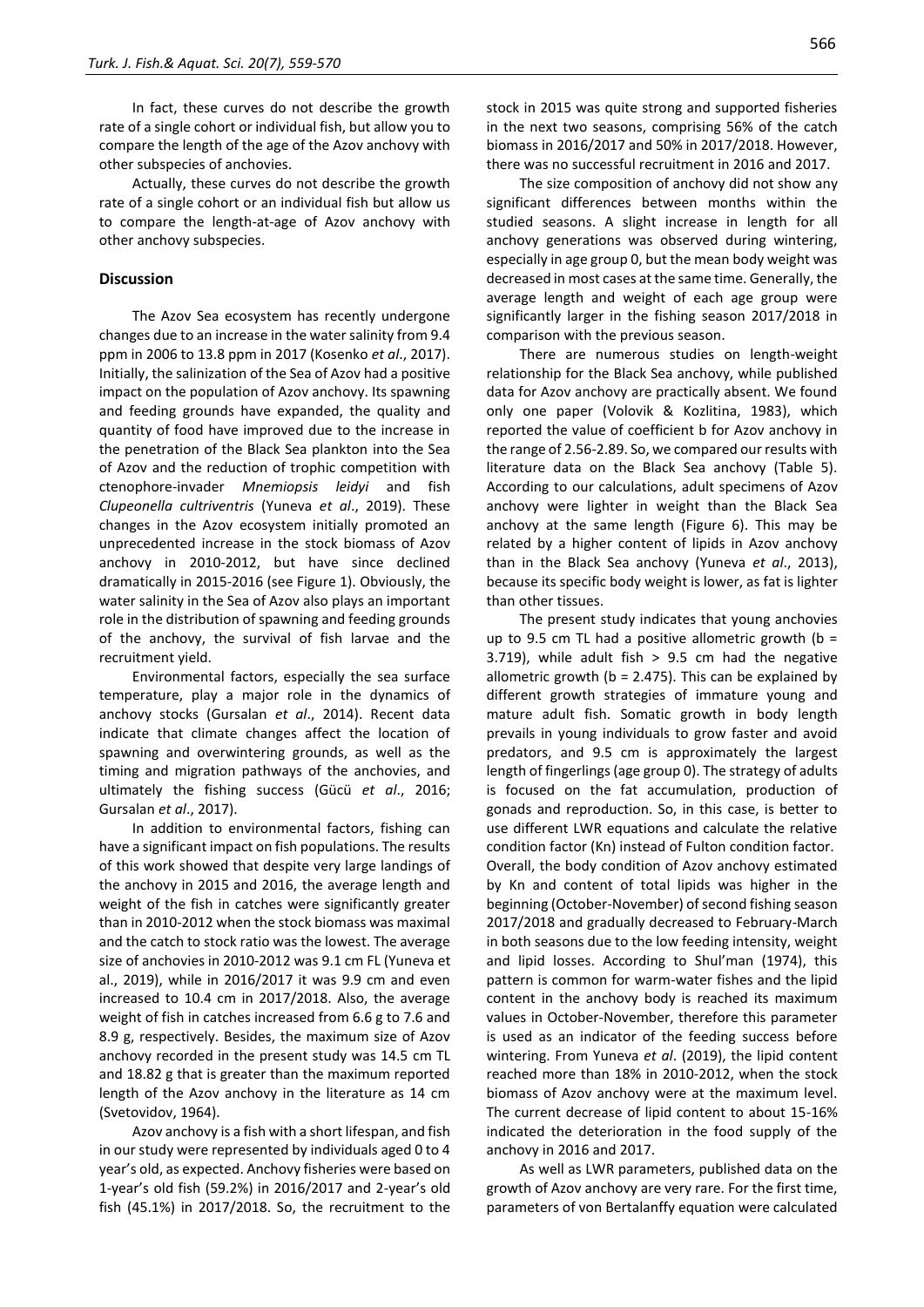**Table 5.** Parameters of the length-weight relationship (LWR) and the von Bertalanffy growth equation (VBG) for Azov anchovy and the Black Sea anchovy.

|         | <b>LWR</b> parameters |        |              | VBG parameters           |             |         |                                                    |
|---------|-----------------------|--------|--------------|--------------------------|-------------|---------|----------------------------------------------------|
| Period  |                       |        | $L_{\infty}$ | $W_{\infty}$             | K           | $t_o$   | Source                                             |
|         | a                     | b      | (cm)         | (cm)                     | $(yr^{-1})$ | (yr)    |                                                    |
|         |                       |        |              | Azov Sea anchovy         |             |         |                                                    |
|         |                       |        | 11.70        |                          | 1.16        | $-0.17$ | Bayliff (1967), on data from Berg et al.<br>(1949) |
|         |                       |        | 9.40         |                          | 1.21        | $-0.37$ | Bayliff (1967), on data from<br>Svetovidov, 1964   |
|         |                       | 2.89   |              | 9.0                      | 0.31        | $-1.82$ |                                                    |
| 1932-77 |                       | 2.87   |              | 13.3                     | 0.57        | $-1.42$ |                                                    |
|         |                       | 2.56   |              | 26.2                     | 0.78        | $-1.11$ | Volovik & Kozlitina (1983)                         |
| 1967-77 |                       |        | 13.26        | 22.6                     | 0.61        | $-1.80$ |                                                    |
| 2016-18 | 0.022                 | 2.45   | 13.00        | 12.6                     | 0.73        | $-0.86$ | Present study                                      |
|         |                       |        |              | Black Sea anchovy        |             |         |                                                    |
| 1977-85 |                       |        | 13.90        | 20.0                     | 0.99        | $-0.74$ | Shlyakhov et al. (1990)                            |
| 1985/86 | 0.0023                | 3.416  | 16.77        | $\qquad \qquad -$        | 0.32        | $-2.07$ | Erkoyuncu & Özdamar (1989)                         |
| 1986/87 | 0.0025                | 3.383  | 16.85        | 34.48                    | 0.32        | $-1.99$ | Karaçam & Düzgünes (1990)                          |
| 1987/88 | 0.0025                | 3.387  | 14.14        | 20.04                    | 0.92        | $-0.32$ | Düzgüneş & Karaçam (1989)                          |
| 1988/89 | 0.0064                | 2.974  | 15.73        | 23.32                    | 0.32        | $-2.19$ | Ünsal (1989)                                       |
| 1993/94 | 0.0051                | 3.048  | 15.82        | 23.07                    | 0.34        | $-2.14$ | Düzgüneş et al. (1995)                             |
| 1994/95 | 0.0047                | 3.098  | 16.83        | 29.47                    | 0.31        | $-2.21$ | Özdamar et al. (1995)                              |
| 1998/99 | 0.0083                | 2.872  | 15.66        | $\overline{\phantom{m}}$ | 0.34        | $-2.53$ |                                                    |
| 1999/00 | 0.0076                | 2.919  | 17.07        | $\qquad \qquad -$        | 0.28        | $-2.10$ | Samsun et al. (2004)                               |
| 2000/01 | 0.0118                | 2.710  | 16.84        | $\qquad \qquad -$        | 0.23        | $-3.08$ |                                                    |
| 2001/02 | 0.0051                | 3.057  | 18.46        | $\overline{\phantom{m}}$ | 0.22        | $-2.86$ | Samsun et al. (2006)                               |
| 2002/03 | 0.0075                | 2.895  | 18.73        | $\overline{\phantom{0}}$ | 0.16        | $-3.97$ |                                                    |
| 2004/05 | 0.0101                | 2.790  | 21.17        | $\overline{\phantom{0}}$ | 0.20        | $-2.31$ | Bilgin et al. (2006)                               |
| 2004/05 | 0.0101                | 2.794  | 16.11        | 23.88                    | 0.29        | $-2.56$ |                                                    |
| 2005/06 | 0.0055                | 3.0425 | 15.27        | 21.99                    | 0.28        | $-3.53$ | Sahin et al. (2008)                                |
| 2006/10 | 0.024                 | 2.507  | 14.60        |                          | 0.48        | $-1.55$ | Yankova (2014), Yankova et al. (2011)              |
| 2010/11 | 0.011                 | 2.742  | 16.37        | 23.52                    | 0.43        | $-1.35$ | Sağlam & Sağlam (2013)                             |
| 2005-16 | 0.0046                | 3.122  |              |                          |             |         | Gücü et al. (2018)                                 |
| 2008-11 | 0.0124                | 2.711  | 16.52        |                          | 0.36        | $-2.02$ | Kasapoğlu (2018)                                   |

by Bailiff (1967) on the basis of length-at-age data reported by Berg *et al*. (1949) and Svetovidov (1964) (see Table 5). These data were later compiled by Pauly (1978) and included in FishBase (Froese & Pauly, 2019). Later, the growth data for Azov anchovy were reported by Volovik and Kozlitina (1983). They found significant differences in growth rates between different cohorts and showed characteristic values for "accelerated", "moderate" and "weak" growth. According to our results, anchovy growth in 2016/2017 and 2017/2018 seasons appeared similar to "moderate" growth following Volovik and Kozlitina (1983). To compare growth rates between Azov and the Black Sea anchovies, we also included in Table 5 some literature data on VBG parameters of the Black Sea anchovy. The major differences between the subspecies were observed in the values of asymptotic length which in Azov anchovy were ranged between 9.4-14.0 cm, while for the Black Sea anchovy were notably higher ranging from 13.9 to 21.2 cm. The recent overview of the Black Sea anchovy (Bilgin *et al.*, 2016) demonstrated changes in the mean length at age of anchovy caught in waters of Turkey from 1985 to 2011. Our data on mean length of Azov anchovy are within the ranges pointed by these authors for age groups 0 and 1, but smaller than in older age groups. Based on data from Table 5, we plotted a comparative picture showing the growth curves of Azov anchovy on the background of the range of growth curves for the Black Sea anchovy (Figure 7). The growth rate of Azov anchovy seems to be similar to the Black Sea anchovy for the age groups 0 and 1, but declined for fish of the oldest age groups.

Observed changes in the Azov anchovy population structure and the fluctuation of the stock biomass are likely related to environmental conditions rather than to fishing pressure. However, we believe that the continuation of fishing of Azov anchovy at the current level would adversely affect the size-age structure, reduce biological growth rate and inevitably lead to overfishing and depletion of the stock.

#### **Acknowledgements**

This work was conducted within the framework of the state task of the A.O. Kovalevsky Institute of Biology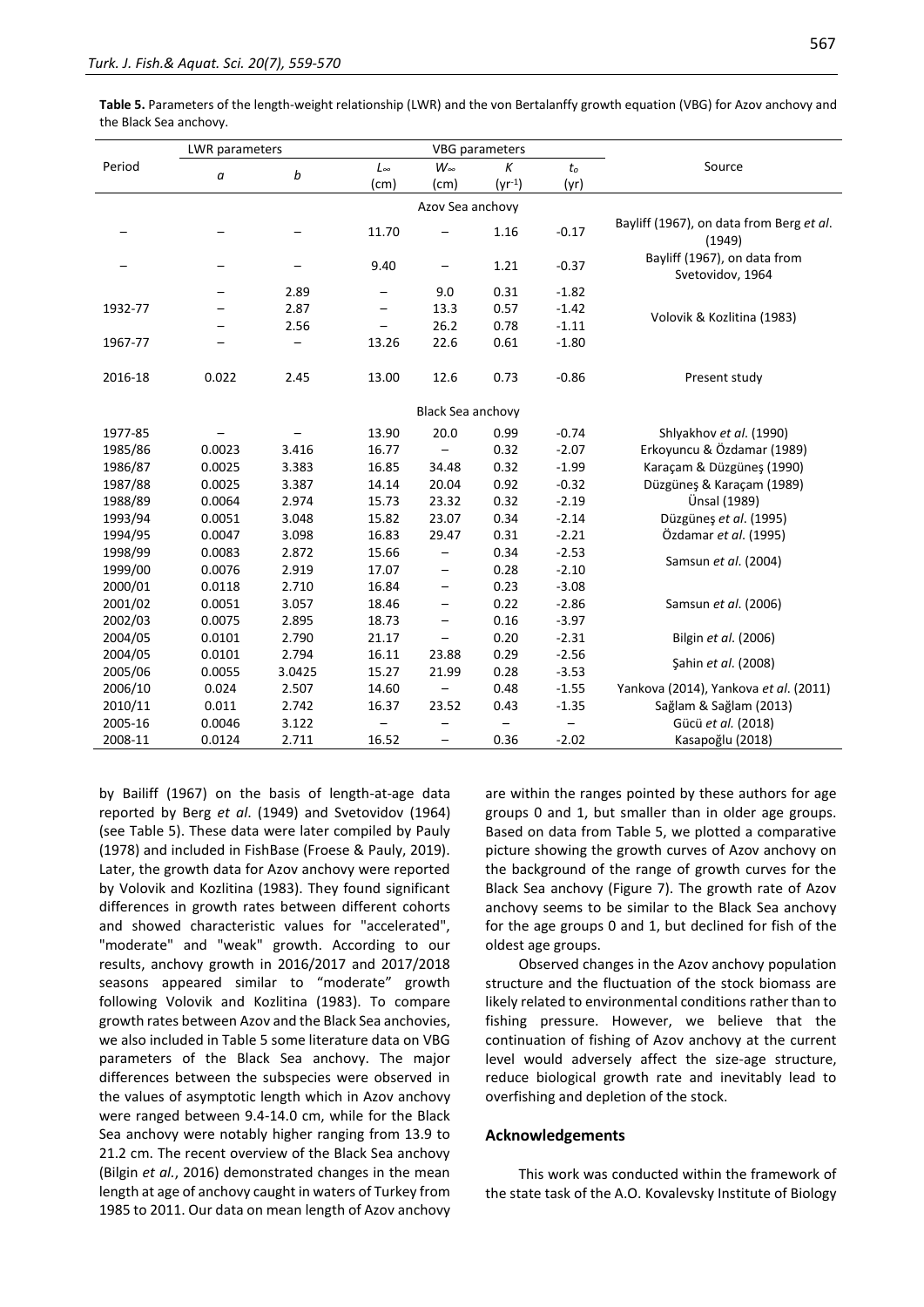

**Figure 6**. The length-weight relationships of the Azov anchovy in comparison with the range of combined LWR data for the Black Sea anchovy (drawn according to data from Table 5).



**Figure 7.** Growth curves of Azov anchovy in comparison with the range of growth curves of the Black Sea anchovy (drawn according to data from Table 5).

of the Southern Seas, the theme "Functional, metabolic and toxicological aspects of hydrobionts and their populations in biotopes with different physico-chemical regimes" (NIOKTR Reg.No. AAAA-A18-118021490093-4) and supported by the project of RFFI Reg.No. 18-44- 920022 "The response of the Black Sea pelagic ecosystem to climate changes in the region (on the example of jellyfish, ctenophores and small pelagic fishes)". We are very grateful to Dr. L.I. Bulli for providing anchovy samples.

#### **References**

- Bayliff, W.H. (1967). Growth, mortality and exploitation of the Engraulidae, with special reference to the anchoveta, *Cetengraulis mysticetus*, and the Colorado, *Anchoa naso*, in the eastern Pacific Ocean. *Bulletin Inter-American Tropical Tuna Commission*, 12(5), 365-432.
- Berg, L.S., Bogdanov, L.S., Kozhin, N.I. & Rass, T.S. (1949). Commercial Fishes of the USSR. Description of the Fishes. (Promslovye Ryby SSSR. Opisaniya Ryb), Pishchepromizdat, 787 pp. (in Russian).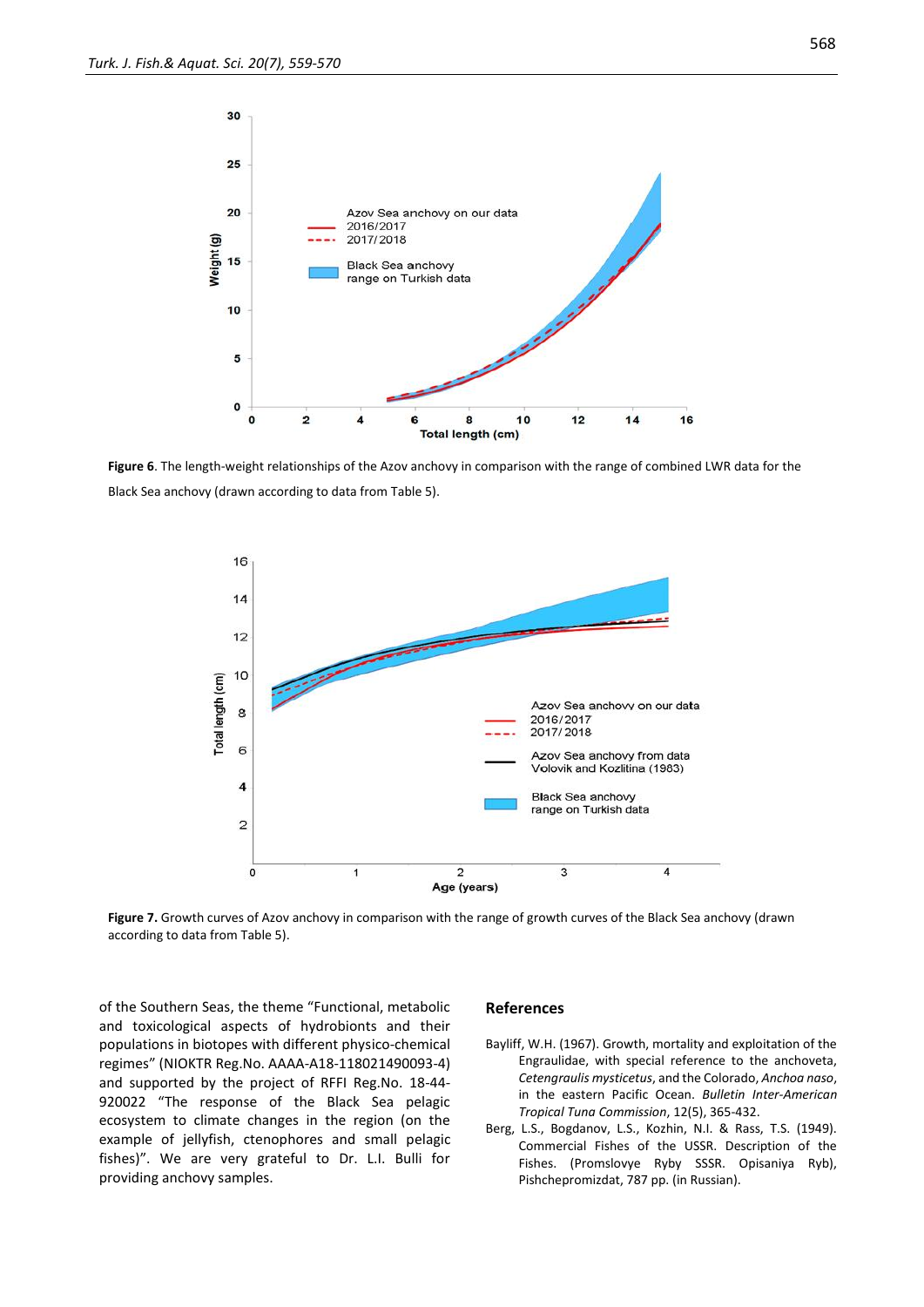Bilgin, S., Samsun, N., Samsun, O. & Kalayci, F. (2006). Estimation of population parameters of anchovy, *Engraulis encrasicolus* L. 1758, at 2004-2005 fishing season in the Middle Black Sea, using length frequency analysis methods. *E.U. Journal of Fisheries & Aquatic Sciences*, 23, 359-364. http://dx.doi.org/10.12714/egejfas.2006.23.3.5000156

840 (in Turkish).

- Bilgin, S., Sumer, C., Bektas, S., Satilmis, H. H. & Bircan, R. (2016). Evaluation of anchovy (*Engraulis encrasicolus*) population dynamics studies (1985-2015) in terms of fisheries management in the Black Sea. *Ege Journal of Fisheries and Aquatic Sciences*, 33, 169-182. http://dx.doi.org/10.12714/egejfas.2016.33.2.12 (in Turkish).
- Chashchin, A. (1996). The Black Sea populations of anchovy. *Scientia Marina*, 60(2), 219–225.
- Chashchin, A.K., Shlyakhov, V.A., Dubovik, V.E. & Negoda, S. (2015). Stock assessment of anchovy (*Engraulis encrasicolus* L.) in northern Black Sea and Sea of Azov. Chapter 6. In I. Zlateva, V. Raykov & N. Nykolov (Eds.), *Progressive engineering practices in marine resource management* (pp. 209-243). Hershey, PA: IGI Global, 455 pp. http://dx.doi.org/10.4018/978-1-4666-8333- 4.ch006.
- Dement'eva, T.F. (1958). Methods of studying the influence of natural factors on the population of the Azov anchovy. *Proceedings of VNIRO*, 44, 30-62 (in Russian).
- Düzgüneş, E. & Karaçam, H. (1989). Karadeniz'deki hamsi (*Engraulis encrasicolus* L. 1758) balıklarında bazı populasyon büyüme özelliklerinin ĭncelenmesi. *Doğa Zoology*, 13, 77-83 (in Turkish).
- Düzgüneş, E., Mutlu, C. & Şahin, C. (1995). Population parameters of anchovy in the Eastern Black Sea. *Proceedings of Second International Conference on the Mediterranean Coastal Environment*, MEDCOAST 1995, 24-27 October, At Tarragona, Spain, 59-66.
- Düzgüneş, Z.D., Eroğlu, O., Firidin, Ş. & Çakmak, E. (2018). Genetic diversity for anchovy populations (*Engraulis encrasicolus* L.) in the Azov, Marmara and Black Sea. *Genetics of Aquatic Organisms*, 2, 53-60. http://dx.doi.org/10.4194/2459-1831-v2\_2\_05.
- Erkoyuncu, I. & Özdamar, E. (1989). Estimation of the age, size and sex composition and growth parameters of anchovy *Engraulis encrasicolus* (L) in the Black Sea. *Fishery Research*, 7, 41-247. http://dx.doi.org/10.1016/0165- 7836(89)90058-1.
- Froese, R. & Pauly, D. (2019). FishBase. World Wide Web electronic publication. Retrieved from http://www.fishbase.org, version (02/2019).
- GFCM (2014). Stock assessment form small pelagics Anchovy 2012–2013. Black Sea Ukrainian waters. Ver. 0.9. GFCM– FAO, 21 pp.
- Gücü, A.C., Inanmaz[, Ö.E.,](https://onlinelibrary.wiley.com/action/doSearch?ContribAuthorStored=Inanmaz%2C+%C3%96zg%C3%BCr+Emek) Ok, M. & Sakinan, S. (2016). Recent changes in the spawning grounds of Black Sea anchovy, *Engraulis encrasicolus. Fisheries Oceanography*, 25(1), 67-84. https://doi.org/10.1111/fog.12135.
- Gücü, A.C., Genç, Y., Dağtekin, M., Sakınan, S., Ak, O., Ok, M. & Aydın, İ. (2017). On Black Sea anchovy and its fishery. *Reviews in Fisheries Science & Aquaculture*, 25:3, 230- 244.

http://dx.doi.org/10.1080/23308249.2016.1276152.

Gücü, A.C., Genç, Y., Başçınar, N.S., Dağtekin, M., Atılgan, E., Erbay, M., Kutlu, S. (2018). Inter and intra annual variation in body condition of the Black Sea anchovy,

*Engraulis encrasicolus ponticus* ̶Potential causes and consequences. *Fisheries Research,* 205, 21–31*.* http://dx.doi.org/10.1016/j.fishres.2018.03.015.

- Guraslan, C., Fach, B. A., and Oguz, T. (2014). Modeling the impact of climate variability on Black Sea anchovy recruitment and production. *Fisheries Oceanography*, 23, 436–457. http://dx.doi.org/10.1111/fog.12080.
- Guraslan, C., Fach, B.A. & Oguz, T. (2017). Understanding the impact of environmental variability on anchovy overwintering migration in Black Sea and its implications for the fishing industry. *Frontiers in Marine Science,* 4(275), 1-24.

http://dx.doi.org/10.3389/fmars.2017.00275.

- Hammer, Ø. (2019). PAST: Paleontological Statistics. Ver. 3.25. Reference manual. Natural History Museum University of Oslo, 275 pp. Retrieved from https:/folk.uio.no/ohammer/past/past3 manual.pdf.
- Karaçam, H. & Düzgüneş, E. (1990). Age, growth and meat yield of European anchovy (*Engraulis encrasicolus* L., 1758) in the Black Sea. *Fisheries Research*, 9, 181-186. http://dx.doi.org/10.1016/0165-7836(90)90063-2.
- Kasapoğlu, N. (2018). Age, growth, and mortality of exploited stocks: anchovy, sprat, Mediterranean horse mackerel, whiting, and red mullet in the southeastern Black Sea. *Aquatic Sciences and Engineering*, 33(2), 39-49. http://dx.doi.org/10.18864/ASE201807.
- Kosenko, J.V., Barabashin, T.O. & Baskakova, T.E. (2017). Dynamics of hydrochemical characteristics of the Sea of Azov in modem period of salinization. *News of North-Caucasus institutes* (*Izvestiya vuzov. Severo-Kavkazskii regiona*), 3(1), 76-82 (in Russian).
- Kornilova, V.P. (1960). Biology and fishery of the Azov anchovy. *Proceedings of the AzcherNIRO*, 18, 50-73 (in Russian).
- Nelson, G.A. (2017). Fishery science methods and models in R. Package 'fishmethods'. Ver.1.10-4. October 2017. Retrieved from http://cran.rproject.org/web/packages/fishmethods/index.html.
- Le Cren, E.D. (1951). The length-weight relationship and seasonal cycle in gonad weight and condition in the perch (*Perca fluviatilis*). *Journal of Animal Ecology*, 20, 201-219. http://dx.doi.org/10.2307/1540.
- Muggeo M. R. (2008) segmented: An R package to fit regression models with broken-Line relationships. R News, 8/1, 20-25.
- Özdamar, E., Samsun, O. & Erkoyuncu, I. (1995). The estimation of population parameters for anchovy (*Engraulis encrasicolus*, L.) during 1994-1995 fishing season in the Turkish Black Sea region. *Ege Journal of Fisheries and Aquatic Sciences*, 12 (1-2), 135-144 (in Turkish).
- Pauly, D. (1978). A preliminary compilation of fish length growth parameters. Ber. Inst. Meereskd. Christian-Albrechts-Univ. Kiel (55), 200 pp.
- Popova, V.P. (1954). The Black Sea period of the life of the Azov anchovy. *Proceedings of the VNIRO*, 28, 65-74 (in Russian).
- Sağlam E.N. & Sağlam, C. (2013). Age, growth and mortality of anchovy *Engraulis encrasicolus* in the south-eastern region of the Black Sea during the 2010-2011 fishing season. *Journal of the Marine Biological Association of the United Kingdom*, 93(8), 2247-2255. http://dx.doi.org/10.1017/S0025315413000611.
- Şahin, C., Akın, S., Hacımurtazaoğlu1, N., Mutlu, C. & Verep, B. 2008. The stock parameter of anchovy (*Engraulis encrasicolus*) population on the coasts of the eastern